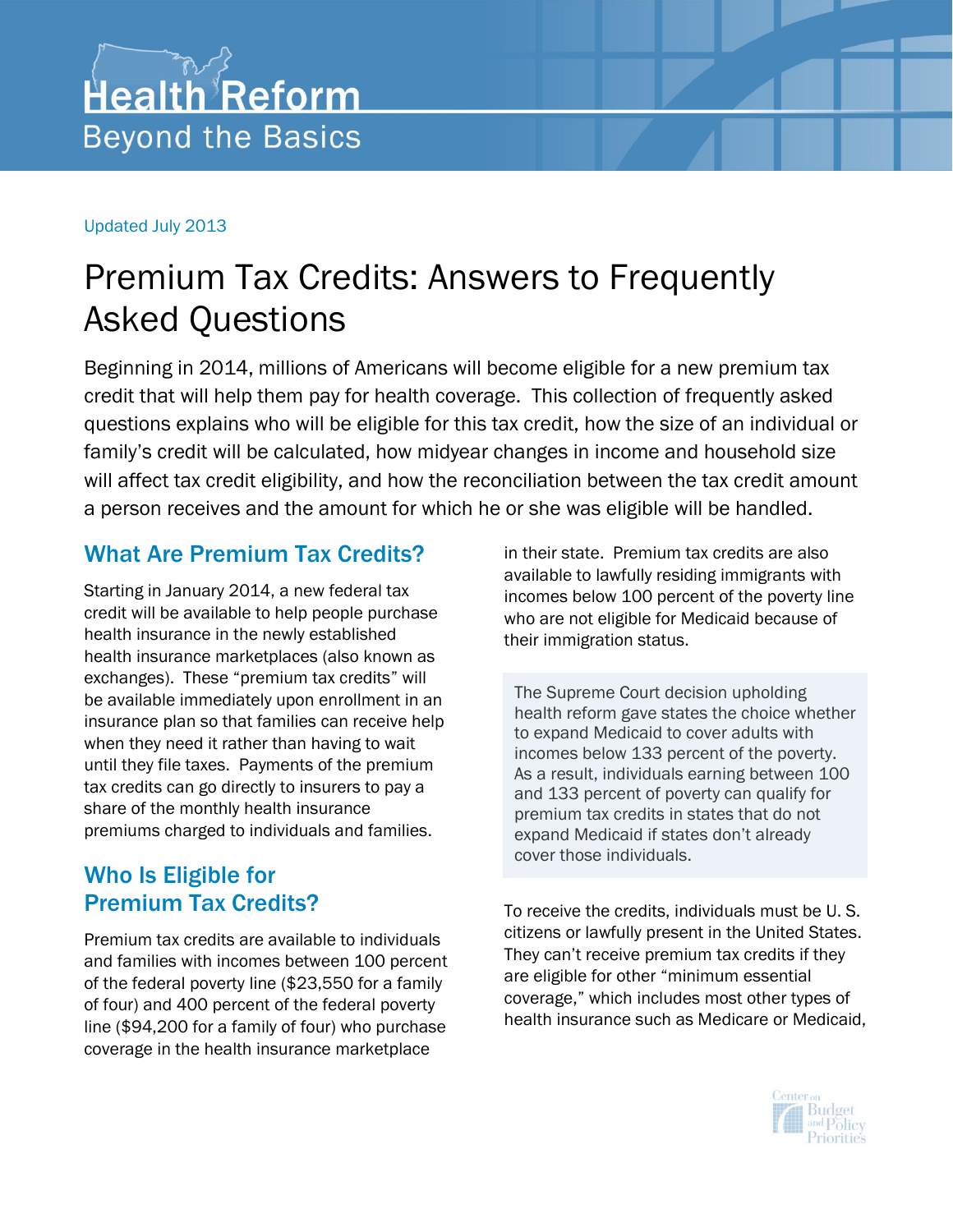or employer-sponsored coverage that is considered adequate and affordable.

#### What Kind of Marketplace Health Plan Can Someone Buy With the Credit?

People can use their premium tax credit to buy four different types of plans offered through the marketplace in their state: bronze, silver, gold, and platinum. All plans sold in the marketplace must meet standards to ensure they provide adequate coverage. However, the plans vary in bronze plans providing the least comprehensive coverage and platinum plans the most comprehensive.

In general, bronze plans require the most overall "cost-sharing," which means costs like deductibles and co-pays. Platinum plans would have the least overall cost-sharing. For example, a bronze plan will likely have a higher deductible than a silver plan, while a platinum plan will likely have a lower deductible than a silver plan. People can purchase any of the four types of plans. But, cost-sharing subsidies (which are available to people with incomes up to 250 percent of the poverty line) that lower deductibles and the total out-of-pocket costs under the plan, are only available to people who purchase a silver plan. (Marketplaces will also offer a catastrophic plan that is less comprehensive than bronze plans but it is only available to young people and those without any other affordable insurance option. Premium tax credits cannot be used to buy these plans.)

#### How Much Help Will People Get?

To calculate the premium tax credit, the marketplace will start by identifying the secondlowest cost silver plan that that is available to each member of the household, called the "benchmark plan." The amount of the credit is equal to the total cost of the benchmark plan (or plans) that would cover the family minus the individual or family's expected contribution for coverage.

The individual or family is expected to contribute a share of their income toward the cost of coverage. That share is based on a sliding scale. Those who earn less have a smaller expected contribution and those who make more have a larger expected contribution as shown in Table 1. For example:

- John is 24 years old and has an annual income of \$22,980, which equals 200 percent of the poverty line. His expected contribution is 6.3 percent of his income, or \$1,448 a year. The benchmark plan available to John is priced at \$5,000; John would be eligible for a credit amount of \$3,552 (\$5,000 minus \$1,448).
- Peter, Mary and their two children have an annual income of \$52,988, which translates to 225 percent of the federal poverty line. At this income level, the family's expected contribution is 7.18 percent of their income, or \$3,802 a year. In the area where Peter and Mary live, the total premiums for the benchmark plan that would cover all members of the family is \$15,000. The credit amount that the family would be eligible for is \$11,198, which is \$933 a

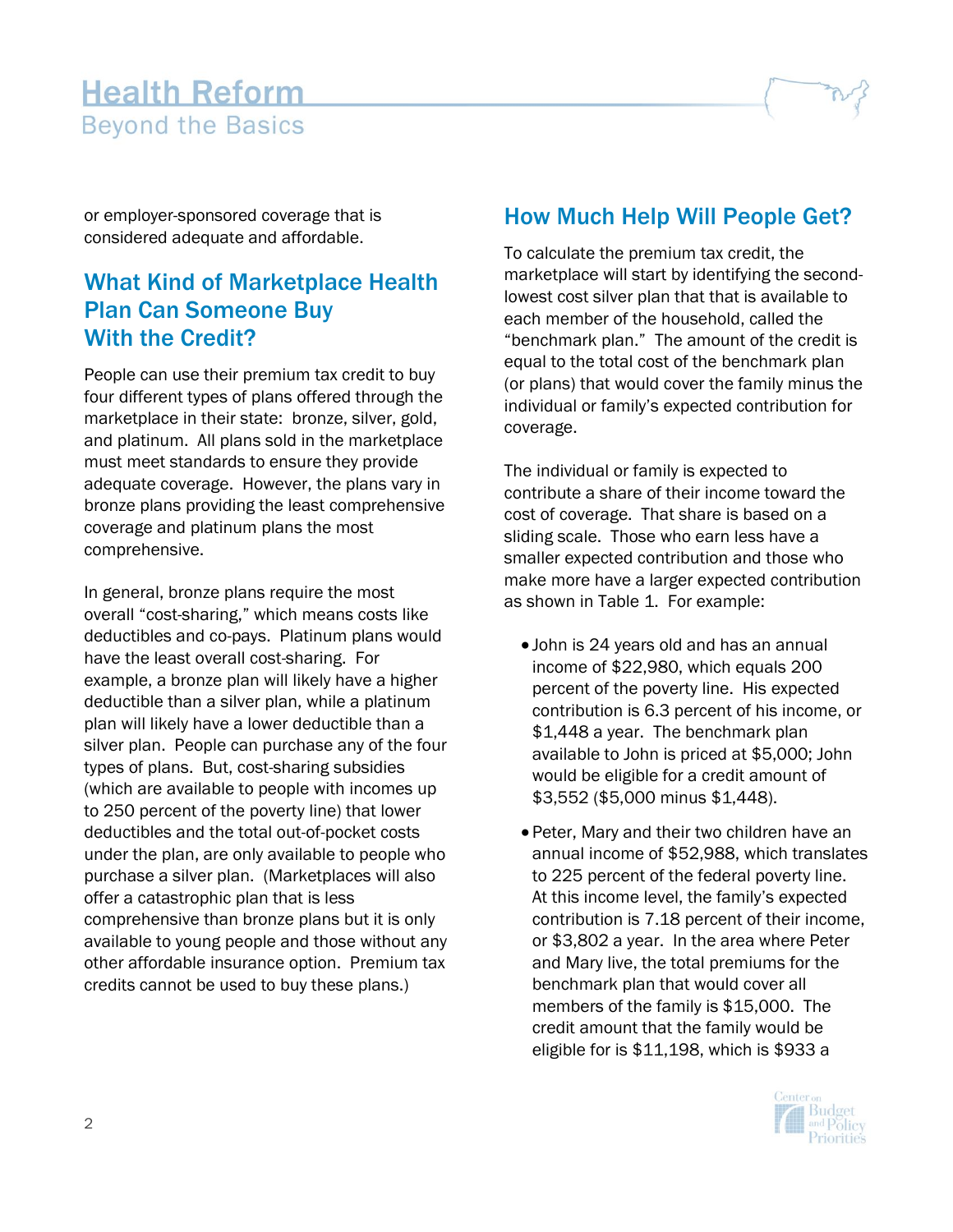| Table 1                                                    |                                   |                                                                               |                              |  |  |  |  |
|------------------------------------------------------------|-----------------------------------|-------------------------------------------------------------------------------|------------------------------|--|--|--|--|
| Premium Credits by Income Under Health Reform <sup>1</sup> |                                   |                                                                               |                              |  |  |  |  |
| Income                                                     |                                   | <b>Expected Premium Contribution</b><br><b>Remaining After Premium Credit</b> |                              |  |  |  |  |
| Percentage of<br>poverty line                              | Annual dollar<br>amount (2013 \$) | Premium contribution as<br>percentage of income                               | Monthly premium contribution |  |  |  |  |
| Family of four                                             |                                   |                                                                               |                              |  |  |  |  |
| 100 - 133%                                                 | \$23,550 - \$31,322               | 2%                                                                            | $$39 - $52$                  |  |  |  |  |
| 133 - 150%                                                 | \$31,322 - \$35,325               | $3 - 4%$                                                                      | $$78 - $118$                 |  |  |  |  |
| 150 - 200%                                                 | \$35,325 - \$47,100               | $4 - 6.3%$                                                                    | $$118 - $247$                |  |  |  |  |
| 200 - 250%                                                 | \$47,100 - \$58,875               | $6.3 - 8.1%$                                                                  | $$247 - $395$                |  |  |  |  |
| 250 - 300%                                                 | \$58,875 - \$70,650               | $8.1 - 9.5%$                                                                  | $$395 - $559$                |  |  |  |  |
| 300 - 350%                                                 | \$70,650 - \$82,425               | 9.5%                                                                          | \$559 - \$652                |  |  |  |  |
| 350 - 400%                                                 | \$82,425 - \$94,200               | 9.5%                                                                          | $$652 - $745$                |  |  |  |  |
| Individual                                                 |                                   |                                                                               |                              |  |  |  |  |
| 100 - 133%                                                 | \$11,490 - \$15,282               | 2%                                                                            | $$19 - $25$                  |  |  |  |  |
| 133 - 150%                                                 | \$15,282 - \$17,235               | $3 - 4%$                                                                      | $$38 - $57$                  |  |  |  |  |
| 150 - 200%                                                 | \$17,235 - \$22,980               | $4 - 6.3%$                                                                    | $$57 - $121$                 |  |  |  |  |
| 200 - 250%                                                 | \$22,980 - \$28,725               | $6.3 - 8.1%$                                                                  | $$121 - $193$                |  |  |  |  |
| 250 - 300%                                                 | $$28,725 - $34,470$               | $8.1 - 9.5%$                                                                  | $$193 - $272$                |  |  |  |  |
| 300 - 350%                                                 | \$34,470 - \$40,215               | 9.5%                                                                          | $$272 - $318$                |  |  |  |  |
| $350 - 400%$                                               | $$40,215 - $45,960$               | 9.5%                                                                          | \$318 - \$364                |  |  |  |  |

month. (\$15,000 minus their expected premium contribution of \$3,802). An advance payment of \$933 a month will be paid directly to the insurer offering the health plan that the family selects; the family would be responsible for paying the remaining premium to the insurer.

#### How Will the Marketplace Determine the Applicable Benchmark Plan?

The benchmark plan is the second lowest silver plan that is available to each member of the household. In many cases, such as for single individuals or for parents and their dependent children, coverage can be obtained through a single policy. In cases where there may not be



 $\overline{a}$ 

<sup>&</sup>lt;sup>1</sup> These amounts assume the premium credits were in effect in 2013.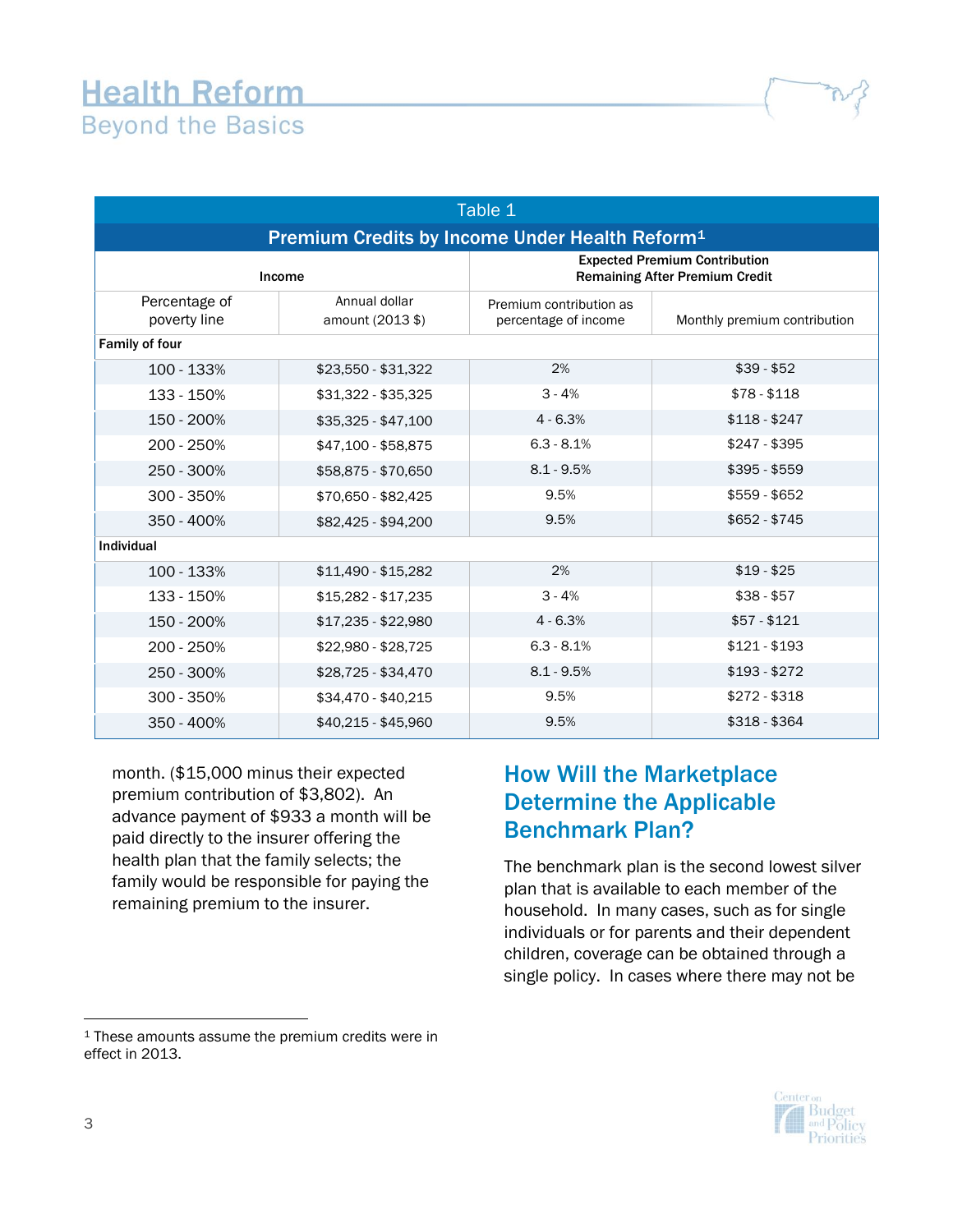a silver plan offered through the Marketplace that covers every single member of the household who is eligible for premium credits (for example, because of the relationships of the individuals in the household), the benchmark may be based on the second lowest cost silver option for one or more policies.

The following example illustrates how the Marketplace would determine the applicable benchmark plan in some different situations:

- Example 1: Single individual obtaining selfonly coverage. John is eligible for a premium credit, with an expected contribution of 6.3 percent of his income, or \$1,448 a year. The three lowest cost silver plans providing self-only coverage in John's area are Plans A, B, and C, priced at \$4,800, \$5,000, and \$5,200, respectively. Plan B, which is the second lowest cost silver plan, will be used as the benchmark.
- Example 2: Parents and two children obtaining family coverage. Peter, Mary, and their two children have income at 225 percent of the federal poverty line, qualifying them for premium tax credits with an expected contribution of 7.18 percent of income, or \$3,802. The benchmark plan in this case is the second lowest cost silver plan that covers the entire family. In the area where the family lives, the three lowest cost silver plans that cover the entire family are Plans A, B, and C, which cost \$14,800, \$15,000, and \$15,200, respectively. Plan B, which is the second lowest cost silver plan, will be used as the benchmark.
- Example 3: Parents and two children obtaining coverage only for the parents. The circumstances are the same as in Example 2, except that the family now lives in a state that has a higher income eligibility level for CHIP coverage so that the two children are ineligible for premium credits because they qualify for CHIP. Peter and Mary's household income would be the same at 225 percent of the poverty line, and their expected annual contribution would stay at \$3,802. The applicable benchmark in this case is the second lowest silver plan that covers *just* Peter and Mary. The three lowest cost silver plans that cover Peter and Mary are Plans A, B, and C, which cost \$9,800, \$10,000, and \$10,200, respectively. Plan B, which is the second lowest cost silver plan, will be used as the benchmark in calculating the premium tax credit amount.
- Example 4: Members of a tax household residing in different locations. The circumstances are the same as in Example 2, except that one child is attending college in a different part of the state where services are considered out of network and would not be covered by Peter and Mary's plan. As a result, the family has to purchase a separate plan where the child attends college and resides for most of the year. The three lowest cost silver plans that would cover Peter, Mary, and the younger child are Plans A, B, and C, which cost \$12,300, \$12,500, and \$12,700, respectively. The three lowest cost silver plans that would cover the child in college are Plans D, E, and F, which cost \$2,400, \$2,500, and \$2,600,

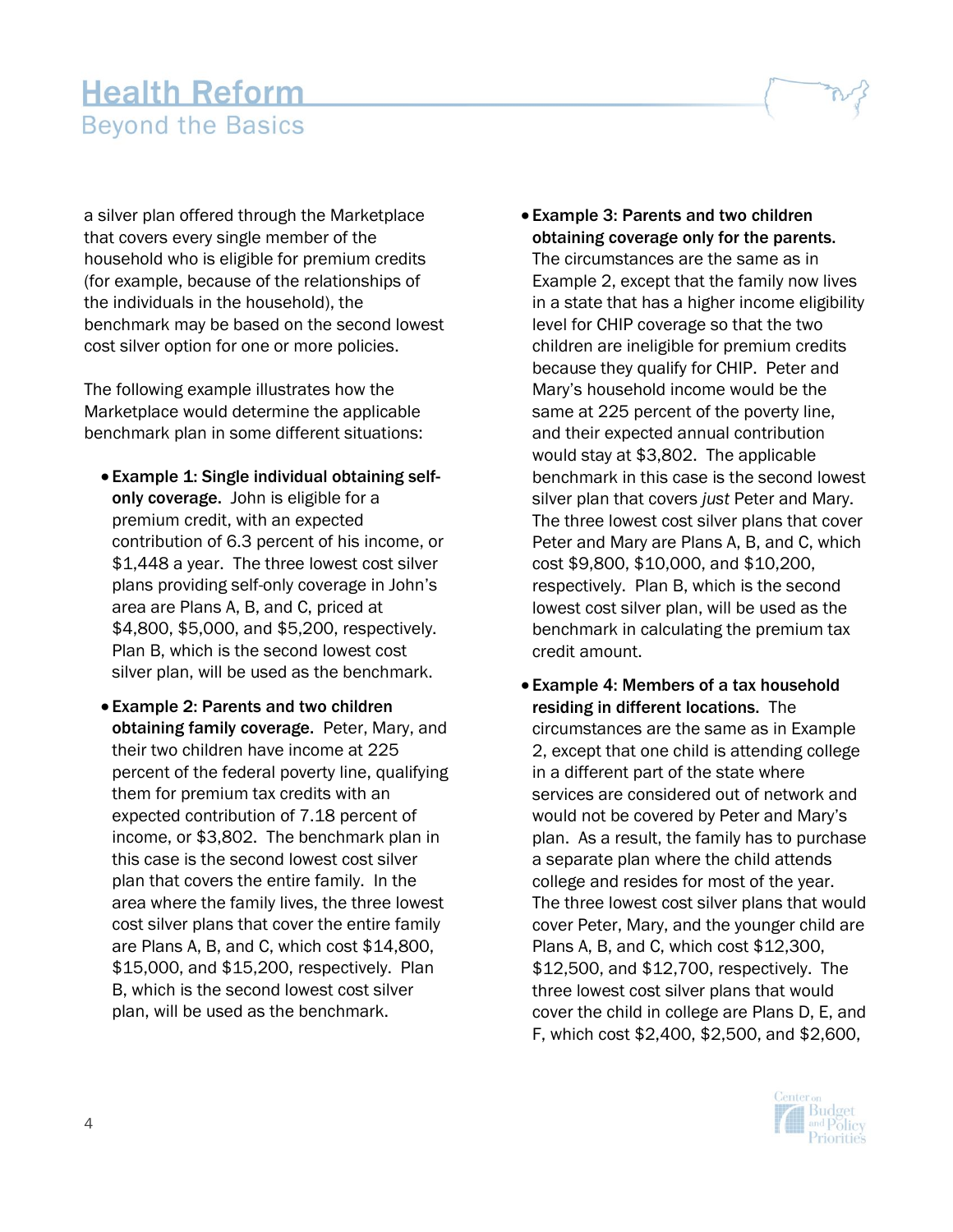respectively. In this case, the Marketplace will add the premiums for Plans B and E to get the benchmark premium that will be used to calculate the premium credit amount for the family.

#### Will the Premium Tax Credit Take into Account Differences in the Price of Plans Based on Age, Location, and Other Factors?

The amount of the premium credit that an individual or family receives will take into account family size, geographic area, and age. For example, older people will get larger premium credits than younger people, and an individual who lives in a high cost state would receive a larger premium credit than an individual with the same characteristics who lives in a low cost state. However, the premium credit *will not* cover the portion of the premium that is due to a tobacco surcharge. The following examples illustrate how age and tobacco use will affect the amount of the premium credits:

 John is 64 years old and has an annual income of \$22,980, or 200 percent of the poverty line, which qualifies him for a premium tax credit. His expected contribution is 6.3 percent of his income, or \$1,448 a year. Because he is 64 years old, John's premium could be as much as three times the cost of the premium for someone who is 24 years old. Assuming John's premium is \$15,000, his expected contribution would still be \$1,448 a year,

the same as the expected contribution for a 24-year old, and his premium credit would be much larger, \$13,352 in this example (\$15,000 minus \$1,448).

 As in our original example, John is 24 years old. As a non-smoker, the benchmark plan available to John is priced at \$5,000; John would be thus eligible for a credit amount of \$3,552 (\$5,000 minus \$1,448). If John was a smoker, however, in most states insurers could charge him as much as one and a half times the usual premium. This would raise the cost of the second lowest cost silver plan to \$7,500. However, John's premium credit amount would not be adjusted to account for the additional \$2,500 in premiums he would be charged because he is a tobacco user. As a result, even with a premium tax credit, it would cost it would cost him an additional \$2,500 to purchase the benchmark plan.

#### Will People Who Receive Premium Tax Credits Ever Have to Pay More Than Their Expected Contribution?

How much people will have to pay for coverage depends on the plan they choose. People can use the premium tax credit to buy a bronze, silver, gold, or platinum plan. The amount of the premium tax credit generally stays the same, regardless of which plan a person selects.

Gold and platinum plans will have higher premiums than the silver benchmark plan used

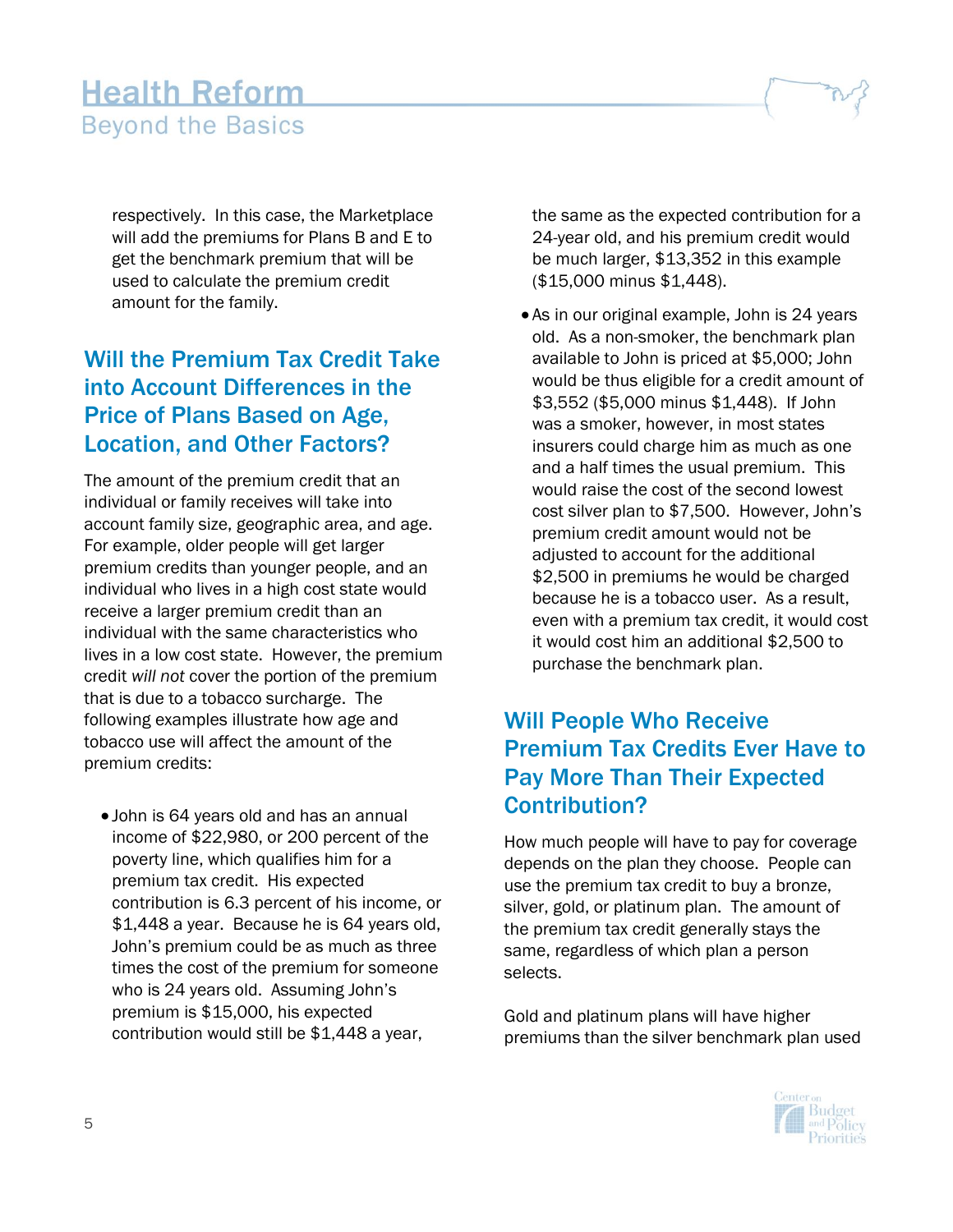to calculate the premium tax credit amount, so people will have to pay more than their expected contribution towards the premiums for these plans.

Bronze plans will cost less than the benchmark plan. So, if an individual or family chooses a bronze plan, their share of the premium costs will be lower and possibly even zero. (If the plan costs less than the amount of the premium credit, the credit would be no greater than the cost of the plan.)

People must purchase a silver plan in order to get help with their cost-sharing expenses in addition to the premium tax credits. So, purchasing a bronze plan may not be the lowest-cost option for an individual or family when all their out-of-pocket health care costs are considered.

Here's how it would work, using the earlier example of John, a single individual:

 John is 24 years old and his annual income is equal to 200 percent of the poverty line. He is eligible for a credit amount of \$3,552 for the year. The benchmark plan for John costs \$5,000 per year. There is also a bronze plan available that would cost \$3,500 per year and a cheaper silver plan that costs \$4,500.

If John purchases the benchmark plan, he will have to contribute \$1,448 for the year (the \$5,000 premium minus the \$3,552 premium credit) but he will also be eligible for the cost-sharing subsidies that will lower how much he will pay in deductibles and other out-of-pocket costs. If John purchases the cheapest silver plan which cost \$4,500 a year, his contribution would go down to \$948 for the year.

If John purchases the bronze plan that costs \$3,500 a year, he would not have to pay any premiums because the premium tax credit would cover the cost of the entire premium. He would *not* be able to receive cost-sharing subsidies. This means that while John's premium payments will be zero under the bronze plan, he will have larger deductibles and co-payments when he needs health care services. His overall out-of-pocket health care costs (premiums and costsharing charges) could end up being higher under the bronze plan than under the silver plan, depending on how much health care he uses.

#### How Do People Qualify for the Premium Tax Credit?

People will apply through the insurance marketplace online, by mail, or in person. They will need to provide information on their income, the people in their household, how they file their taxes, and whether they have an offer of health coverage through their job. Based on the information provided in the application, the marketplace will determine whether members of the household are eligible for premium tax credits or other health care programs like Medicaid and the Children's Health Insurance Program (CHIP).

#### Will People Need to Wait Until They File Taxes to Receive the Premium Tax Credit?

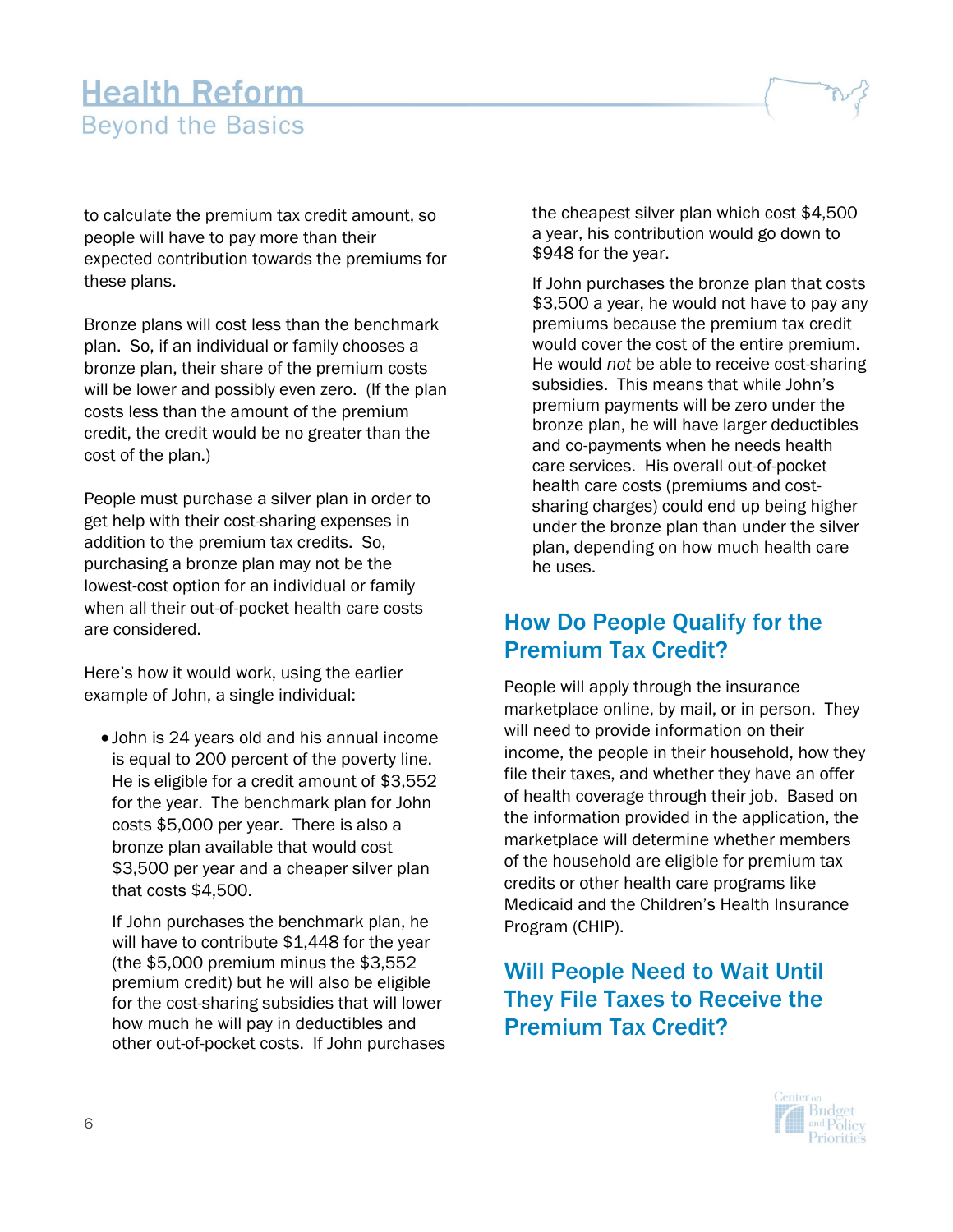No. People can choose to receive the credits in advance. Many people won't be able to afford paying all of their premiums upfront and waiting until they file taxes to get reimbursed. Getting the premium tax credits in advance will allow them to pay their monthly insurance premiums and enroll in coverage purchased through the marketplaces. This is how it would work:

 John is eligible for a premium tax credit of \$3,552 a year. During the open enrollment period in the fall, he chooses to purchase the second-lowest cost silver plan (the benchmark plan) for the upcoming year, which has an annual cost of \$5,000. He decides to take the premium tax credit in advance, which means that the IRS will send a monthly payment of \$296 (\$3,552 divided by 12) directly to his health insurer. This brings down John's portion of the health insurance premium from \$417 to \$121 per month, which he will pay the insurer.

People who receive advance payments of the premium tax credit will need to file taxes for the year in which they receive them. For example, someone who received advance payments of the credit for the 2014 calendar year will need to file a tax return for 2014 before the April 2015 deadline. Also, married couples who receive advance payments will need to file a joint return to qualify for the premium tax credit.

#### What if Someone Has Not Filed a Tax Return in the Past?

People who did not file a tax return in years prior to 2014 can still qualify for a premium tax credit if they are otherwise eligible, but they will have to file a return for years they receive advance payments of the premium tax credit to qualify in future years. In other words, someone who receives advance payments of the tax credit in 2014 must file a tax return for 2014. Failure to file in 2014 would disqualify an individual from receiving credits in subsequent years.

#### Do People Have to Take the Premium Tax Credit in Advance?

No. Most people likely will want to get the credit in advance because they wouldn't be able to pay their entire monthly health insurance premiums without help, but if they choose, people can wait and receive the credit when they file their taxes. However, the credit is only available for months in which people are enrolled in a health plan offered in their state's marketplace.

People can also take a lower advance payment than the amount that is calculated based on their estimated income for the year and receive any remaining credit they are due at tax time.

#### What Happens When People Who Get a Credit in Advance File Their Taxes?

The amount of the advance premium tax credits that people receive is based on an *estimate* of the income the household expects for the year. The *final* amount of the credit is based on their

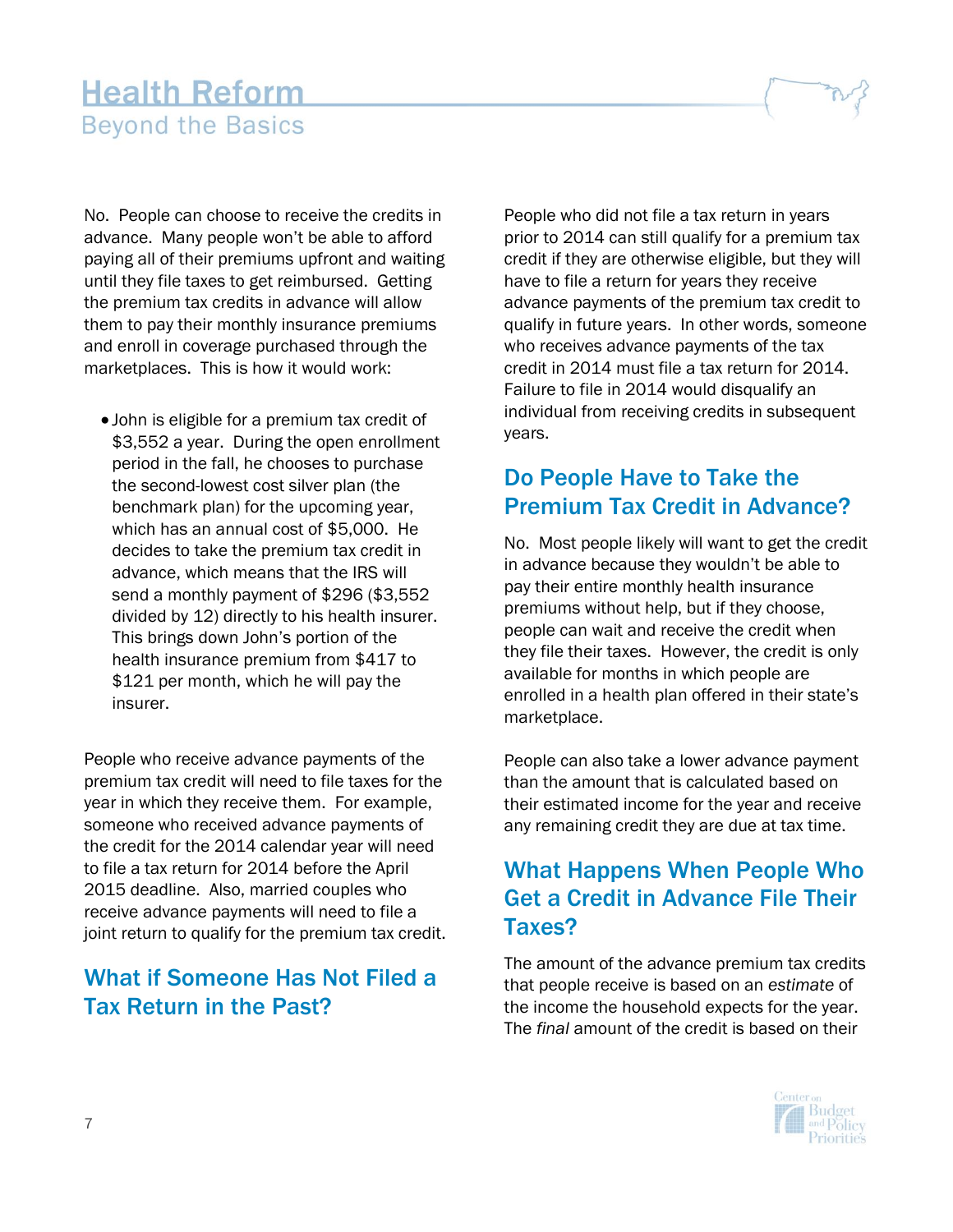| Table 2                                                                                           |                                                           |                     |                                                              |                                               |  |  |  |
|---------------------------------------------------------------------------------------------------|-----------------------------------------------------------|---------------------|--------------------------------------------------------------|-----------------------------------------------|--|--|--|
| <b>Cap on the Amount of Advance Credits That</b><br><b>Individuals and Families Must Pay Back</b> |                                                           |                     |                                                              |                                               |  |  |  |
| Income as<br>percentage of<br>poverty line                                                        | Annual income for<br>an individual<br>$(2013 \text{ } $)$ | Single<br>taxpayers | Annual income for<br>a family of four<br>$(2013 \text{ } $)$ | <b>Married</b><br>taxpayers filing<br>jointly |  |  |  |
| <b>Under 200%</b>                                                                                 | Under \$22,980                                            | \$300               | Under \$47,100                                               | \$600                                         |  |  |  |
| At least 200% but<br>less than 300%                                                               | $$22.980 -$<br>\$34,470                                   | \$750               | $$47.100 -$<br>\$70,650                                      | \$1,500                                       |  |  |  |
| At least 300% but<br>less than 400%                                                               | $$34.470 -$<br>\$45,960                                   | \$1,250             | $$70,650 -$<br>\$94,200                                      | \$2,500                                       |  |  |  |
| 400% and above                                                                                    | \$45,960 and<br>higher                                    | Full<br>amount      | \$94,200 and<br>higher                                       | <b>Full amount</b>                            |  |  |  |

*actual* income as reported on the tax return for the year the advance payment was received.

People who receive advance payments of the credit will have to "reconcile" the amount that they received based on their estimated income with the amount that is determined based on their actual income as reported on their tax return. This means that people whose income for the year is higher than they previously estimated could have to pay back some or even all of the advance payments they received. On the other hand, people whose income ends up lower than estimated could get a refund when they file their taxes. For example:

 Peter, Mary, and their two children estimate that their income in 2014 will be \$52,988. The marketplace determines that they are eligible for a premium tax credit of \$11,198 for the year. Peter and Mary decide to take the credit in advance, and the credit is sent directly to the insurer.

When Peter and Mary file their 2014 taxes in February 2015, it turns out that their

income was a little bit higher than they estimated because Peter received a \$2,000 bonus at the end of the year. The family's final credit amount is \$223 less than the advance payments they received — \$10,975 compared to \$11,198. This means that at tax time, if the family was due to receive a refund, the refund would be reduced

by \$223. If they were not getting a refund, they would have to pay \$223 to the IRS.

On the other hand, if Peter and Mary's actual income for 2014 was \$2,000 *lower* than they estimated, their final credit amount would be \$11,503. This means the family received \$305 less in advance payments than they were eligible for. At tax time, the family would either receive an additional \$305 in refunds, or if they owed taxes the amount they owe would be reduced by \$305.

One special rule is that if the advance payments received by people are greater than the final credit amount for which they are eligible, the amount they would have to repay would be capped if their income is less than 400 percent of the poverty level. Table 2 shows the amount of the caps. Note that if income for the year exceeds 400 percent of the poverty line, the individual or family would have to repay the